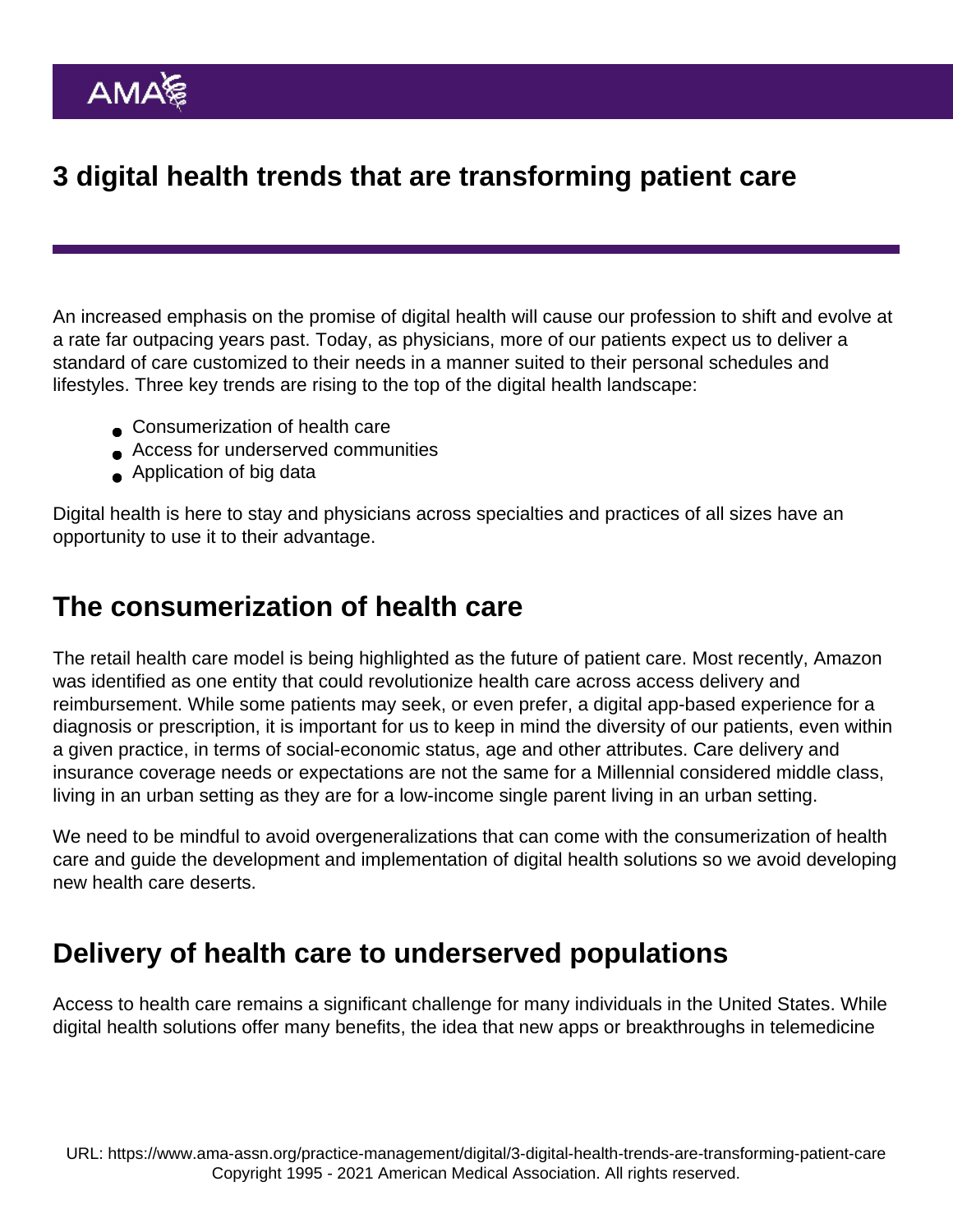will address access issues for all is naïve. Patients come from a variety of backgrounds and demographics, are located in rural and urban settings, and manage a range of family and work dynamics. In some cases, technology can be used to bridge gaps in care, but it should not be considered a one-size-fits-all solution.

Recently, NPR featured a [story](https://www.npr.org/sections/health-shots/2018/03/26/595387963/birth-control-apps-find-a-big-market-in-contraception-deserts) about the popularity of an app that allows women in rural areas to easily order and receive birth control pills. This app increases the convenience of accessing birth control in locations in which women may otherwise have to drive hours to see a physician and obtain a prescription. However, it could also be putting women at disadvantage by replacing an in-person physician visit and one-on-one conversation about their reproductive health with an app that cannot piece together seemingly unrelated symptoms that could indicate a health concern.

On the other hand, telemedicine can positively affect some patient populations. For example, a lowincome patient may choose to skip seeing a doctor because they cannot afford missing a shift at work, but access to telemedicine could allow them to see a physician via a 20 minute video call on their lunch break.

As physicians, we have a responsibility to our patients to provide personalized solutions, adaptable to their needs, which do not compromise the quality of care they receive. Digital approaches offer new opportunities to meet these evolving needs.

# Big data's role in health outcomes

Health care data is a highly sought after commodity, with organizations increasingly seeking to harness and interpret what they, and others, collect. It is important for the focus to be on the right big data in order for us to have an impact on health outcomes. Despite the focus on adoption and integration of electronic health records, only a fraction of health data that exists comes from these sources.

The majority of data impacting health are social or behavioral in nature and are tracked. We need solutions that make it possible for our patients to share it.

Physicians have an obligation and opportunity to expand our view of what the "right" data is and how we collect it. By applying a thoughtful approach to big data analysis, we will be better able to predict optimal treatment for an individual earlier in the process. Through these efforts, we have the potential to achieve positive, quality health outcome at a cost point that's sustainable.

Big data has tremendous potential, but there's still much progress to be made. We do not yet have access to the all of the right data to affect meaningful change or train artificial intelligence technology